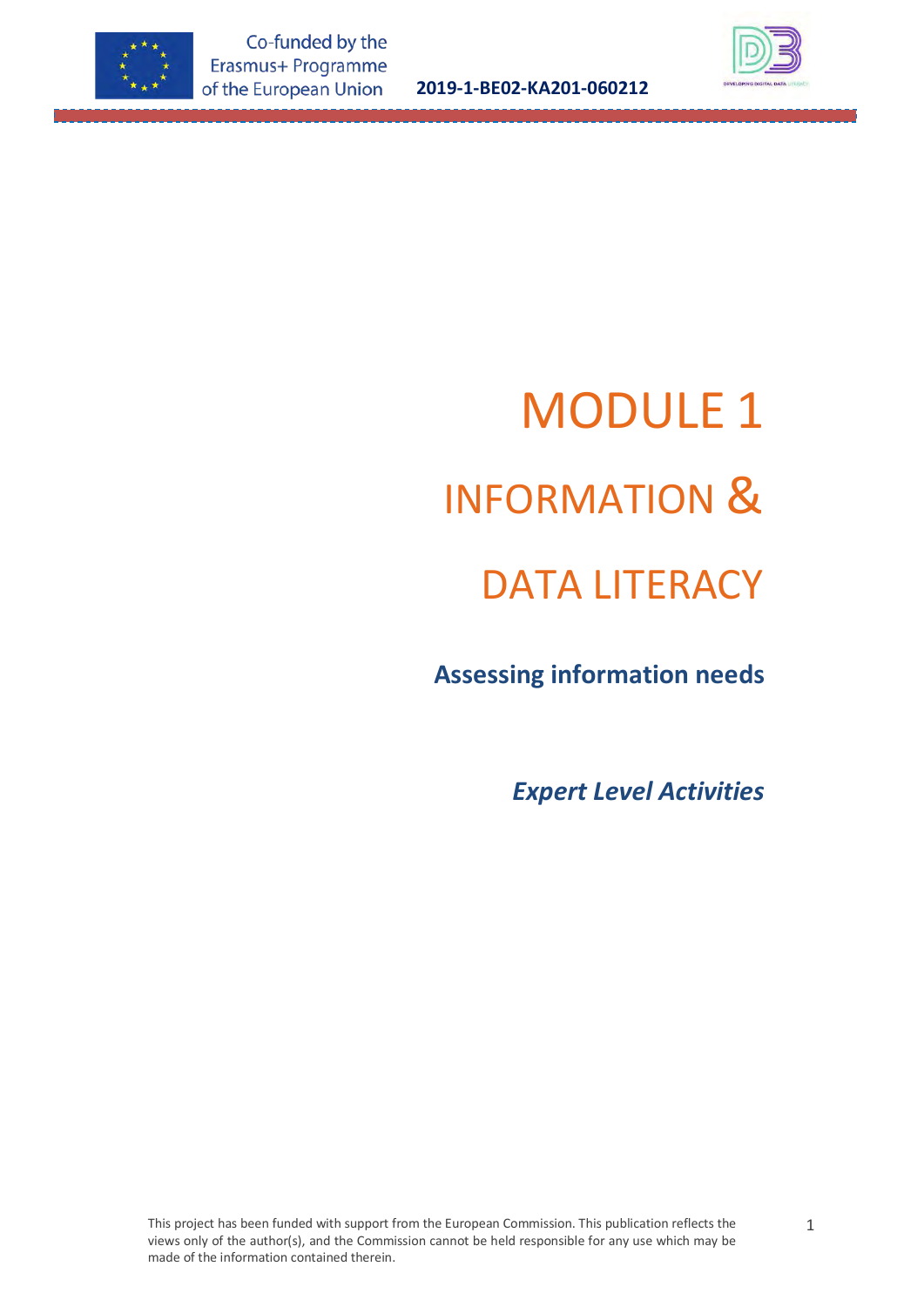



# Responding to information needs and proposing personal search strategies

#### DESCRIPTION OF THE ACTIVITY

People often design their scientific achievements gaining insights from their own strategies. So, let's "reverse engineer" the way Google's search engine works to gain insight on how we can improve our personal search strategy.

How do search engines work? The Google paradigm

<https://youtu.be/0eKVizvYSUQ> (How Google Search Works)

(Optional – Additional resource[\) https://www.google.com/search/howsearchworks](https://www.google.com/search/howsearchworks/) 

**Activity:** Try to answer the following questions (worksheet) while watching the video (sample answers provided to some questions)

- o What is the "index" that is referred to in the video? (0:35)
- o What is the purpose of Google's ranking algorithms for the results in your query? (0:50)
- o *Tries to understand what are you looking for (1:10)*
- o *Tries to sort the most relevant pages on top (1:20)*
- o Factors that the algorithms use to decide what to put in the first page. (1:30)
- o *Pages that contain the word you are looking for (1:40)*
- o *Locations of the word in the page matters (1:45)*
- o *Linking between relative pages (1:55)*
- o *Location where the query takes place (2:05)*
- o *Date of page's publication (2:20)*
- o Are all pages on the web helpful and harmless and what Google tries to do with them? (2:30)
- o What are the ways that help Google decide for potential changes in search results? (3:50)
- o *Ask the users or so-called evaluators (4:00)*
- Use responses from raters (4:20)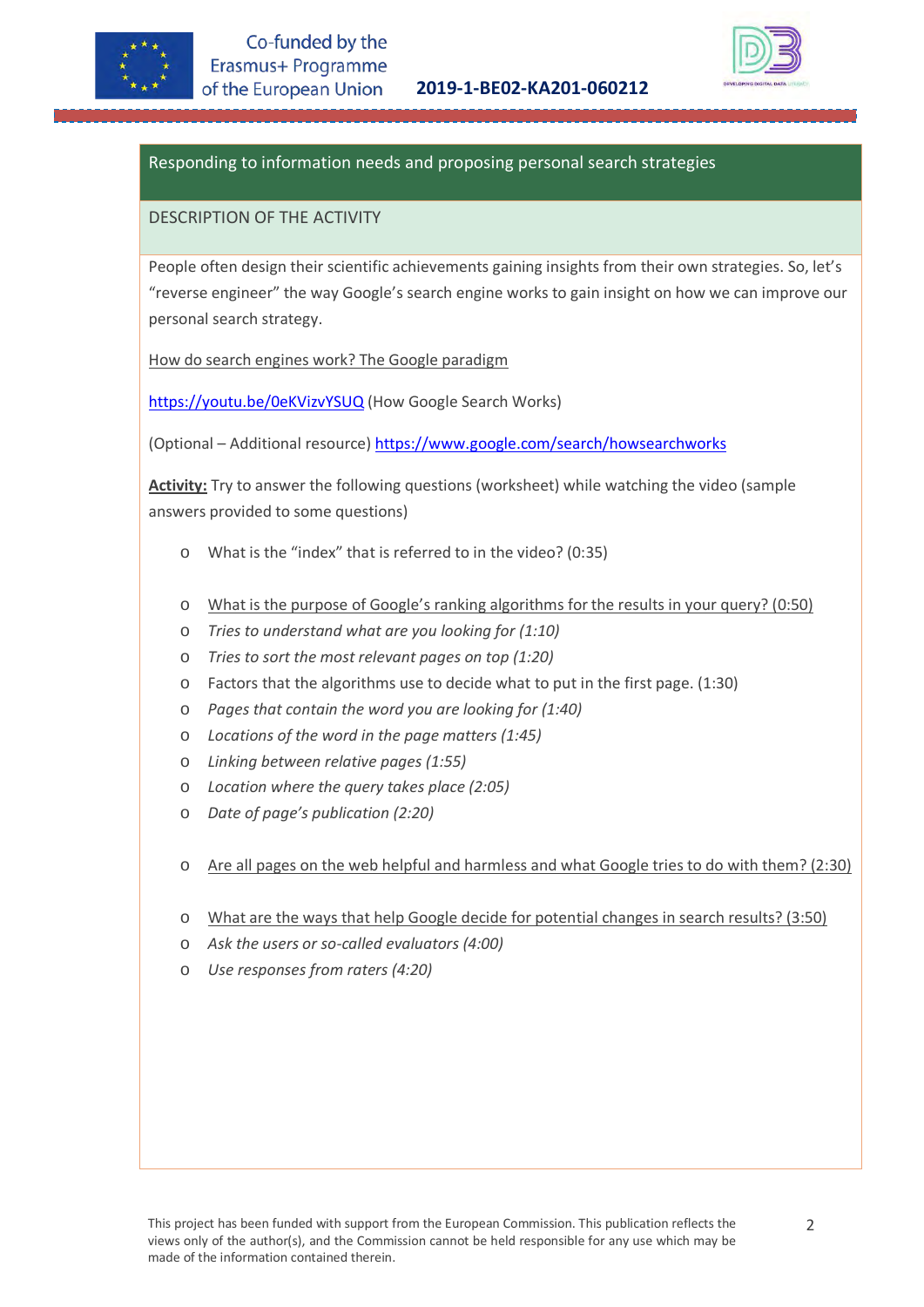



#### Developing Research Strategies

#### *Self-Reflection*

As you work through your own research quests, it is very important to be **self-reflective**:

- o What do you really need to find?
- o Do you need to learn more about the general subject before you can identify the focus of your search?
- o How thoroughly did you develop your search strategy?
- o Did you spend enough time finding the best tools to search?
- o What is going really well, so well that you'll want to remember to do it in the future?

# *Selecting Search Tools*

Part of your planning to do research is determining which **search tools** will be the best ones to use. This applies whether you are doing scholarly research or trying to answer a question in your everyday life, such as what would be the best place to go on vacation.

"Search tools" for your source of information could be

- o a person
- o a web search engine
- o a specialized database
- o an association
- o endless possibilities...use your imagination

Often people automatically search Google first, regardless of what they are looking for. Choosing the wrong search tool may just waste your time and provide only mediocre information, whereas other sources might provide really spot-on information quickly, too. So, make an informed choice about which tools to use for a specific need.

#### So, how do you identify search tools?

Let's begin with a first-rate method.

- o For school research (steps that you can discuss with your students):
	- Talking with a **librarian** or a **teacher** is a great start. They will direct you to those specialized tools that will provide access to what you need.
	- Check your **school's library website** to see what guidance is provided. There will often be subject-related guides or lists of the best resources to assist your research.
- o For non-academic material, consider
	- Who cares about this type of information?
	- Who works with it?
	- Who produces it or disseminates it? For example:

Weather information for the next three days in Athens

- **[https://meteo.gr](https://meteo.gr/)  Attica Athens Centre**
- Don't go to a library (in person or online) or a research database search.
- Think the same way for other occasions Are you looking for anecdotal information on old railroads?
- Find out if there is an organization of railroad buffs, or
- Search on the web for this kind of information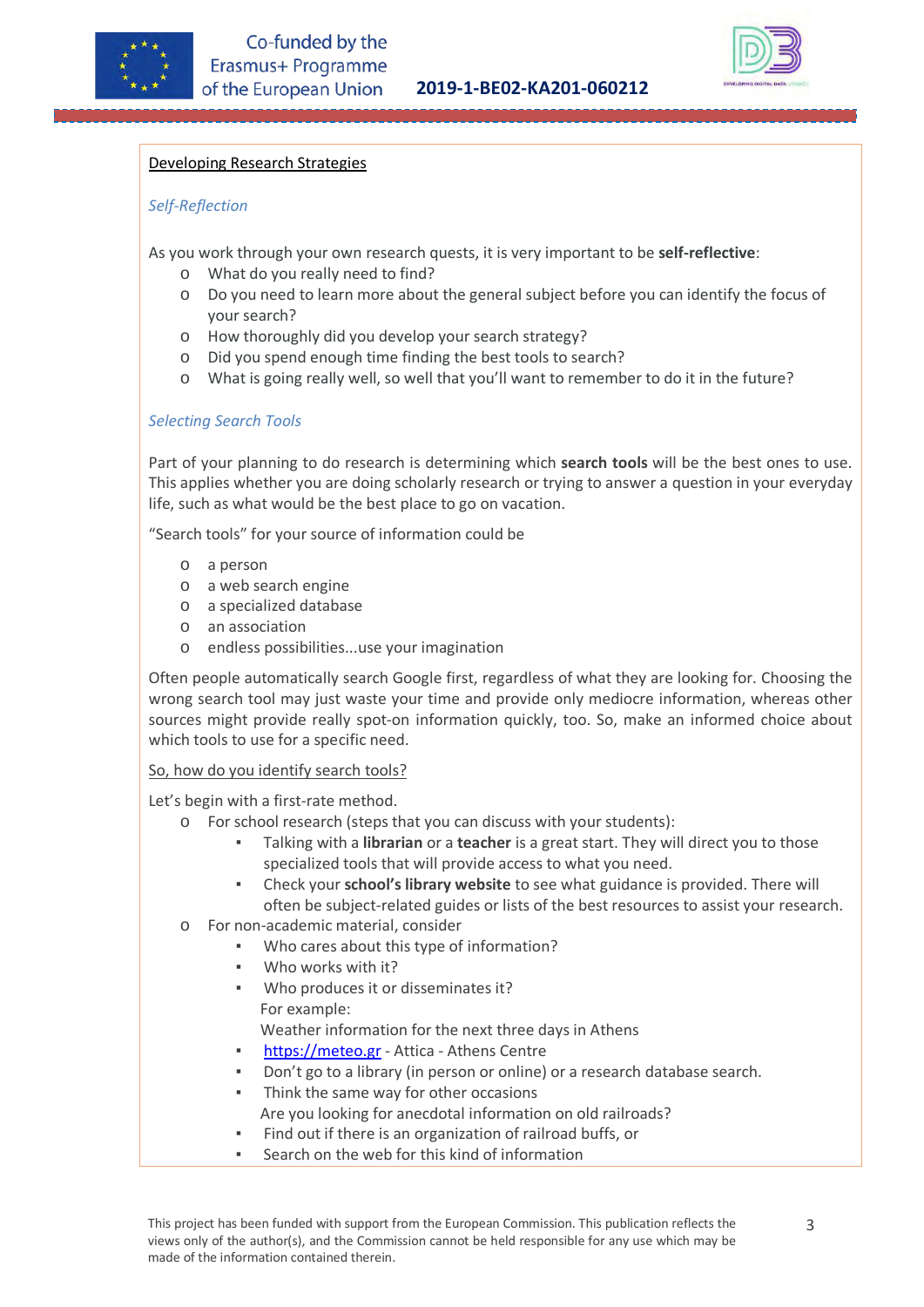



#### *Consider Asking an Expert*

Have you thought about using people, not just inanimate sources, as a way to obtain information? This might be particularly appropriate if you are working on an emerging topic or a topic with local connections.

#### *Determining Search Concepts and Keywords*

Once you've selected some good resources for your topic, and possibly talked with an expert, it is time to move on to identify words you will use to search for information on your topic in various databases and search engines. This is sometimes referred to as "building a search query".

- o Break down your topic into its main concepts.
- o Don't enter an entire sentence, or a full question.
- o Use the key concepts involved with your topic.
- o Think of synonyms or related terms for each concept.

The following worksheet is an example of a process you can use to come up with search terms. It illustrates how you might think about the topic of violence in high schools. Notice that this exact phrase is not what will be used for the search. Rather, it is a starting point for identifying the terms that will eventually be used. Notice that the two concepts produce two columns of alternative terms that are joined together.



Source: [https://courses.lumenlearning.com/informationliteracy/chapter/plan-developing-research-strategies](https://courses.lumenlearning.com/informationliteracy/chapter/plan-developing-research-strategies/)

This project has been funded with support from the European Commission. This publication reflects the views only of the author(s), and the Commission cannot be held responsible for any use which may be made of the information contained therein.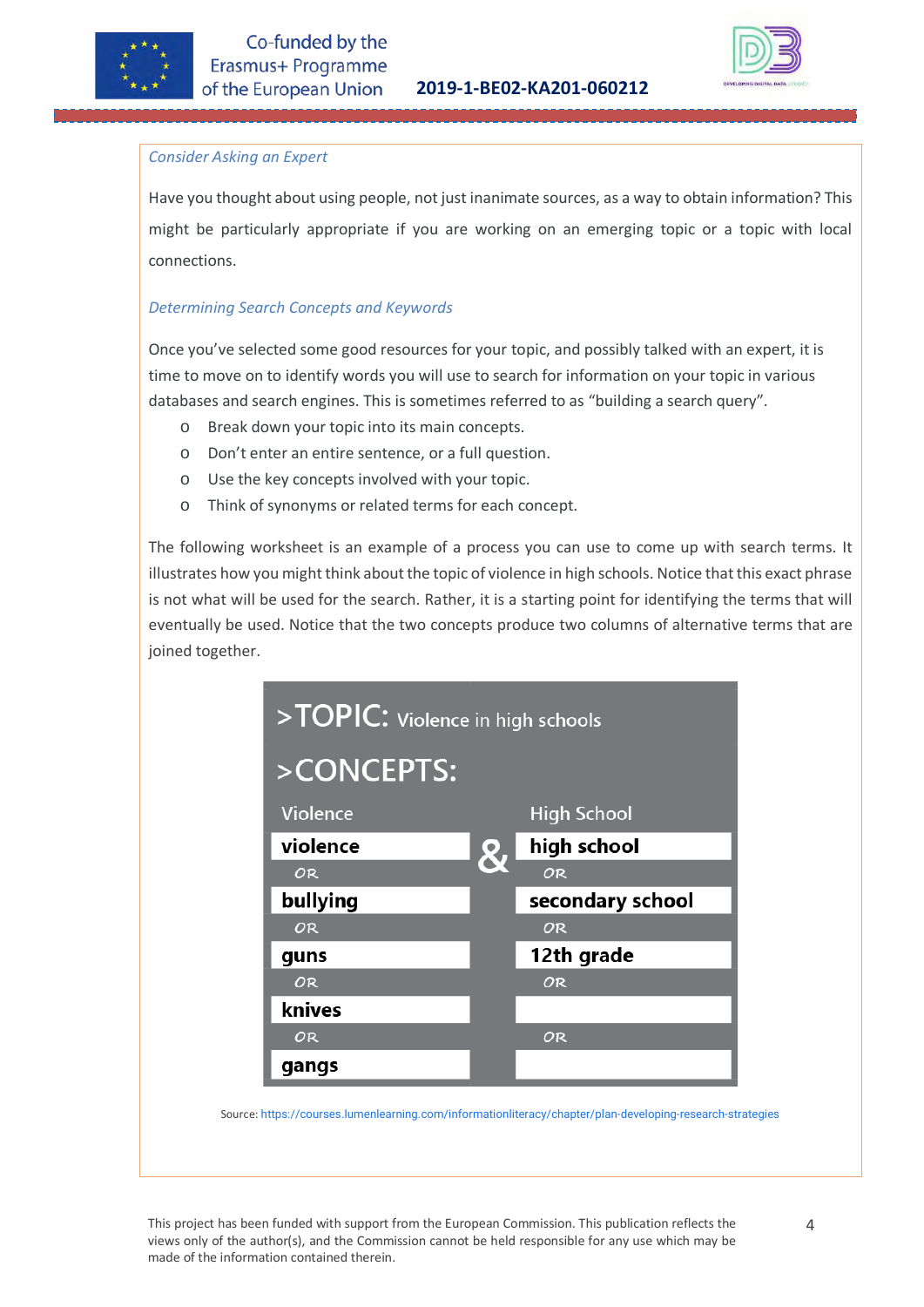



#### Group or Atomic Activity in classroom or home

Now, use a clean copy of the same worksheet to think about a topic of your concern. How might you divide your topic into concepts and then search terms? Keep in mind that the number of concepts will depend on what you are searching for. Also, the search terms may be synonyms or narrower terms. Occasionally, you may be searching for something very specific, and in those cases, you may need to use broader terms as well. Jot down your ideas then compare what you have written with others (e.g. your classmates). Spot where you could use alternative useful terms. Compare your results for the search query.

NOTE: the number of columns depends on the number of concepts.

#### *Boolean Operators*

Once you have the concepts you want to search, you need to think about how you will enter them into the search box. Often, but not always, Boolean operators will help you. You may be familiar with Boolean operators. They provide a way to link terms. Boolean operators first met in the previous paragraph where you used AND to join the two columns and OR for using alternative terms in each concept/column.

Study the [Boolean operators - Database Search Tips - LibGuides at MIT Libraries](https://libguides.mit.edu/c.php?g=175963&p=1158594) which is a good overview of Boolean operators [\(https://libguides.mit.edu/c.php?g=175963&p=1158594\)](https://libguides.mit.edu/c.php?g=175963&p=1158594)

Use the Boolean operators in UPPER CASE (AND, OR, NOT) because this is the way search engines distinguish them from a search term.

Examples – click each link to see the results in Google Search

- o [\[puppy AND kitten\]](https://www.google.com/search?q=puppy+AND+kitten) or just [\[puppy kitten\]](https://www.google.com/search?q=puppy+kitten)
	- The AND operator is implied in Google Search Engine if no Boolean operator is used.
- o [\[puppy OR kitten\]](https://www.google.com/search?q=puppy+OR+kitten)
- o [\[puppy NOT kitten\]](https://www.google.com/search?q=puppy+NOT+kitten) or the alternativ[e \[puppy -kitten\]](https://www.google.com/search?q=puppy+-kitten)
	- It generally works better to use the "-" symbol instead of the "NOT" operator. Be sure that there is **no space** between the - and the word you are eliminating

Try the following searches in different search engines and compare the quantity and quality of the results

- o women painters AND women artists
- o women painters OR women artists
- o women AND (painters OR artists)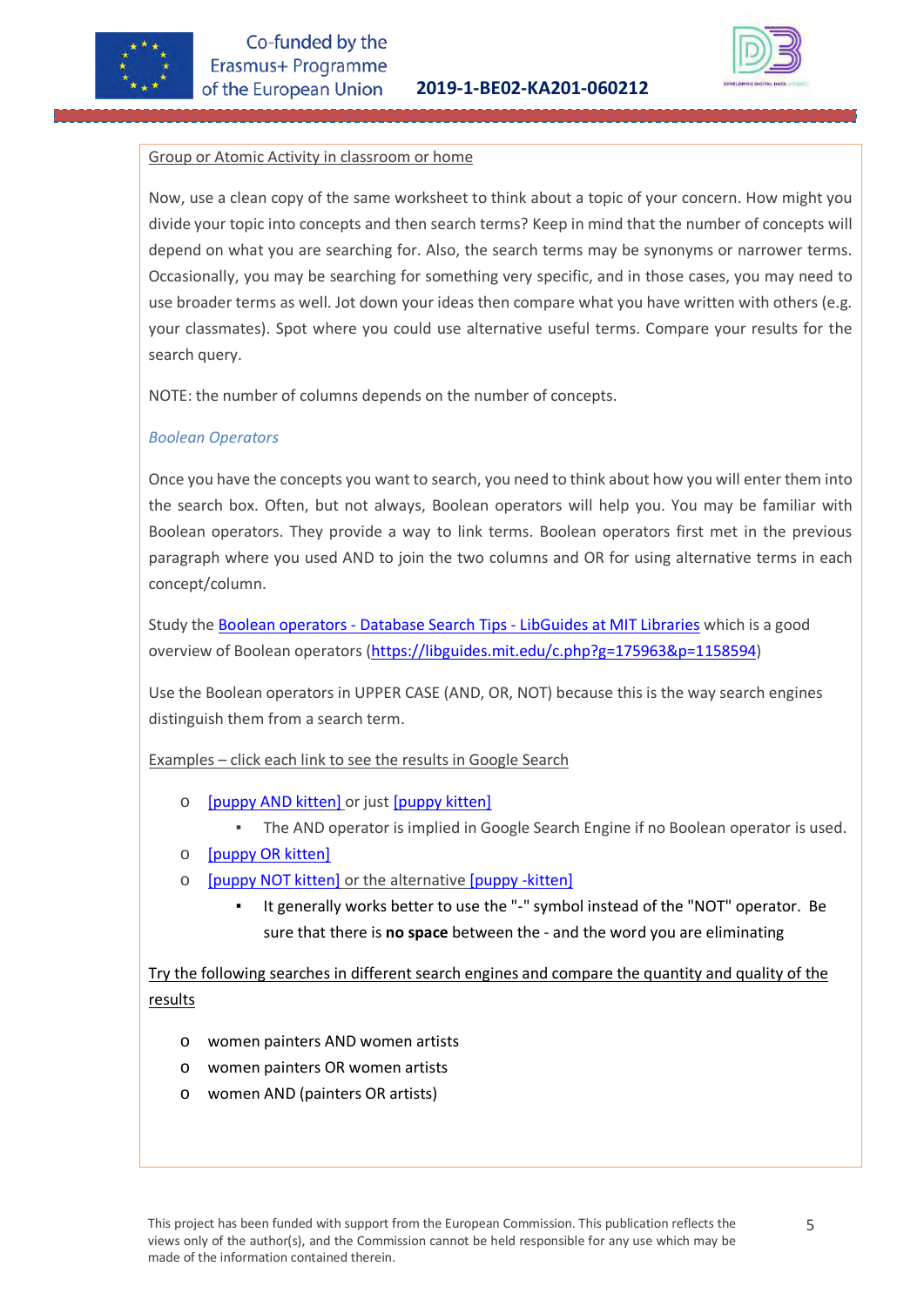



#### Search syntax guidelines for different search engines

- o [https://help.duckduckgo.com/duckduckgo-help-pages/results/syntax](https://help.duckduckgo.com/duckduckgo-help-pages/results/syntax/) 
	- [puppy OR kitten] or alternative [\[puppy kitten\]](https://duckduckgo.com/?q=puppy+kitten) (here the default is OR if no Boolean operators are applied between the search terms)
- o [Advanced search options \(microsoft.com\)](https://help.bing.microsoft.com/apex/index/18/en-US/10002)
- o [https://support.google.com/websearch](https://support.google.com/websearch/)

#### *Truncation*

**Truncation**, also called stemming, is a technique that broadens your **search** to include various word endings and spellings. To use **truncation**, enter the root of a word and put the **truncation** symbol at the end. The database/search engine will return results that include any ending of that root word.

<https://libguides.mit.edu/c.php?g=175963&p=1158679> (Database Search Tips: Truncation)

#### Try the following

- o woman painter\*
- o female\* artist\*
- o adolescen\* (retrieves adolescent, adolescents, or adolescence)

Can you observe the use of the truncation symbol?

#### *Phrase Searches*

Phrase searches are particularly useful when searching the web. If you put the exact phrase you want to search in quotation marks, you will only get items with those words as a phrase and not items where the words appear separately in a document, website, or other resource. Your results will usually be fewer, although surprisingly, this is not always the case.

Try these two searches in the search engine of your choice:

"essay exam"

#### essay exam

Was there a difference in the quality and quantity of results? If you would like to find out if the database or search engine you are using allows phrase searching and the conventions for doing so, search the help section.

#### *Advanced Searches*

Advanced searching allows you to refine your search query and prompts you for ways to do this. Advanced search screens show you many of the options available to you to refine your search, and, therefore, get more manageable numbers of better items. Many web search engines include advanced search screens.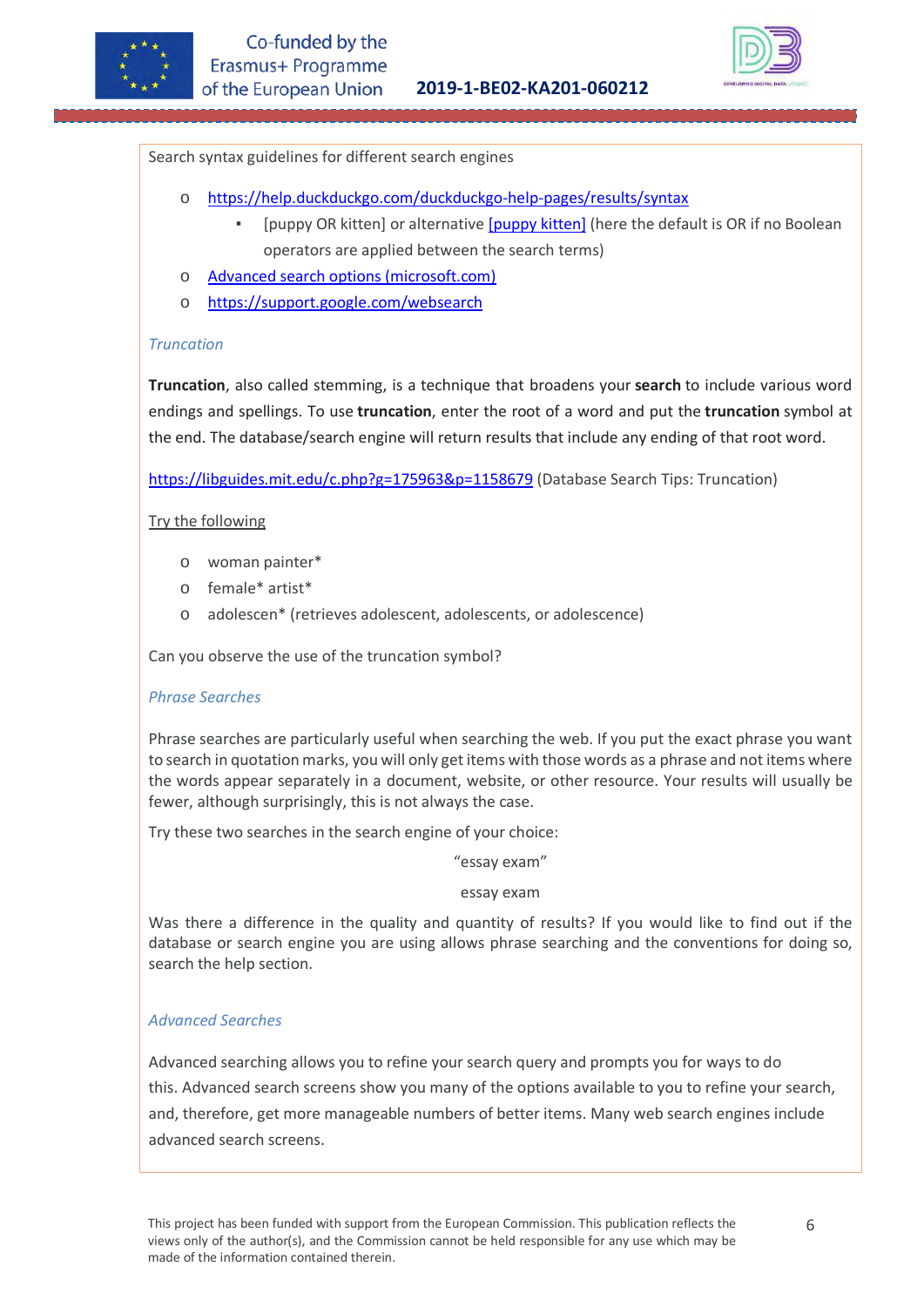



#### Exercise: Google Searches

#### Go to the **[advanced search option in Google](http://www.google.com/advanced_search)**.

Take a look at the options Google provides to refine your search. Compare this to the basic Google search box. You will notice that many of the search strategies mentioned earlier appear as options in the advance search, such as:

- o exact word or phrase
- o "none of these words" the same as NOT or "-"
- o "any of these words" like the Boolean operator OR

But of course, there are more choices for filtering and limiting your results

- o to a particular domain or site, e.g. .edu, .eu, ntua.gr etc.
	- try also using the "site" keyword in a simple search, as *"state members site:eu"* or *"admission process site:imperial.ac.uk"*
- o to a specific region or language
- o to items you can reuse legally through "usage rights" option
- o by file format, e.g. .pdf, .docx etc.
	- try also using the "filetype" keyword in a simple search, for example *"iliad filetype:pdf"*
- o by Safe Search in order to exclude sexually explicit content.

Try some of the previous examples and how they can be written through Google Advanced Search.

- o women painters AND women artists
- o women painters OR women artists
- o women AND (painters OR artists)
- o puppy NOT kitten

Filter them by country, date, region and notice the returned results in each case.

#### Bing Search Engine

You can do some filtering in the Bing Search Engine. Advanced searches in Bing are possible mainly through certain operators and keywords. Check the arrows in the Figure above for filtering options in Bing search engine.

Advanced search keywords

[https://help.bing.microsoft.com/#apex/bing/en-US/10001/-1\)](https://help.bing.microsoft.com/#apex/bing/en-US/10001/-1)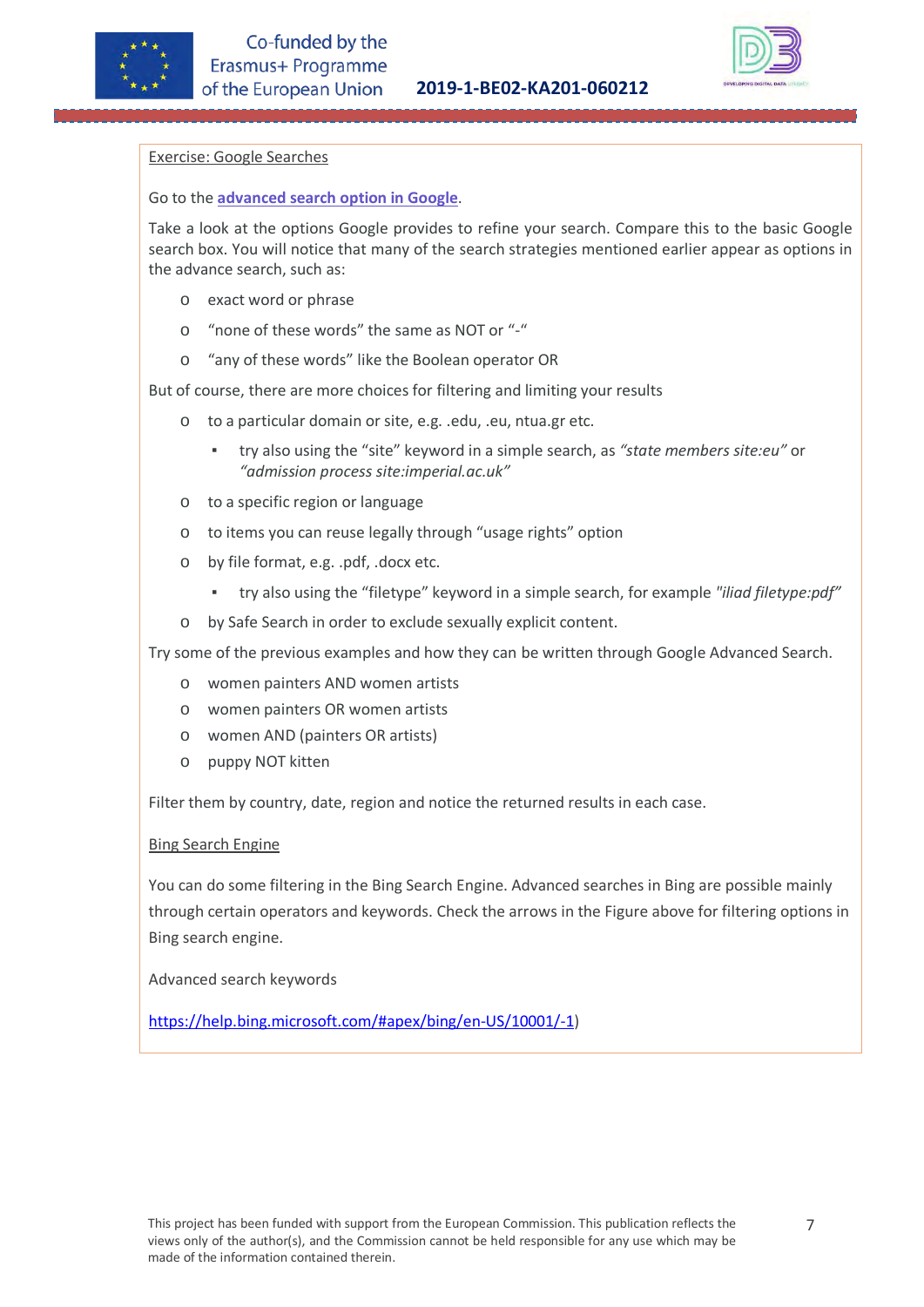

# Co-funded by the Erasmus+ Programme of the European Union

**2019-1-BE02-KA201-060212**





*Figure 3: Bing Search Engine*

# **Extension Exercise:**

[AGoogleADay.com](http://agoogleaday.com/) is a daily search challenge from Google. The questions are generally constructed to help practice keyword choice, and develop a skill for breaking a larger question into smaller pieces and determining the proper order to approach them in order to successfully discover an answer.

### **(Optional) Additional material with tricks and tips**

#### What matters in my search query?

- o Every word matters. Try searching for *[who], [a who]* and *[the who]*
- o Order matters.
	- Try searching for *[red carpet]* and *[carpet red]*
- o Capitalization does not matter.
	- Try searching for *[barack obama]* and *[Barack Obama]*
- o Punctuation often does matter but not always.
	- Try searching for *[red, delicious% apple?]* and *[red delicious apple]*
	- There are some exceptions! *\$ C# C++ Google+*
	- It matters for:  $€$ %  $*$  / "" and more...
- o Spelling obviously matters, but usually search engines help with that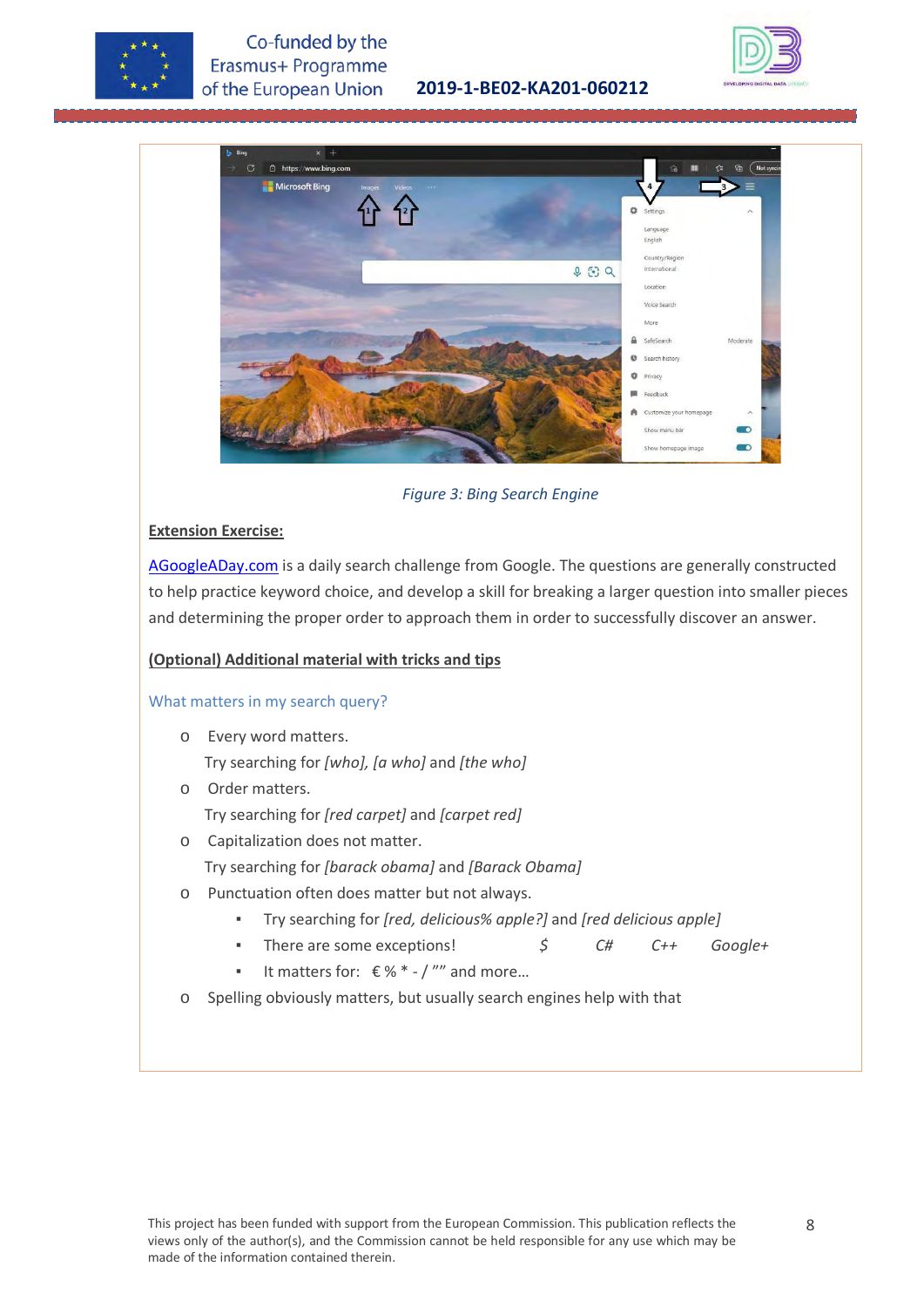

Co-funded by the Erasmus+ Programme of the European Union

**2019-1-BE02-KA201-060212**



| site:<br>search only within a specific site<br>site:www.stanford.edu<br>with this key combo:<br>find a type of file: PDF, DOC, TXT<br>filetype:PDF<br>filetype:<br>define:<br>find definitions for a word<br>(PC)<br>define:audacity<br>intitle:<br>intitle:inspirational<br>find words in the title of the webpage<br>Ctrl<br>F<br>get ranges of numbers, dates, or prices<br>presidents 1800.1900<br><br>enter your keywords<br>word * word<br>creative * writing<br>find other combinations of words between words.<br>search for homer, but NOT simpson<br>homer -simpson<br>(Mac)<br>-word<br>** word**<br>"peace" "freedom"<br>find exact words- no synonyms or plurals<br>F<br>98<br>search for exact set of words, quotes or phrases<br>"I have a dream"<br>. enter your keywords<br>What you can do with it.<br>Google this<br>12+68<br>$\star$<br>add, subtract, multiply, divide<br>percentage of a number<br>12% of 68<br>trigonometry: cos, sin, tan, arcsin<br>cos(68)<br>100 km to miles<br>convert units: temp (C to F), weight (kg to lbs)<br>What you can do with it.<br><b>Google this</b><br>Info | <b>Advanced</b>                      | What you can do with it                            | <b>Google this</b> | Bonus                   |
|-----------------------------------------------------------------------------------------------------------------------------------------------------------------------------------------------------------------------------------------------------------------------------------------------------------------------------------------------------------------------------------------------------------------------------------------------------------------------------------------------------------------------------------------------------------------------------------------------------------------------------------------------------------------------------------------------------------------------------------------------------------------------------------------------------------------------------------------------------------------------------------------------------------------------------------------------------------------------------------------------------------------------------------------------------------------------------------------------------------------------|--------------------------------------|----------------------------------------------------|--------------------|-------------------------|
|                                                                                                                                                                                                                                                                                                                                                                                                                                                                                                                                                                                                                                                                                                                                                                                                                                                                                                                                                                                                                                                                                                                       |                                      |                                                    |                    | Find words on webpages. |
|                                                                                                                                                                                                                                                                                                                                                                                                                                                                                                                                                                                                                                                                                                                                                                                                                                                                                                                                                                                                                                                                                                                       | "set of words"<br><b>Calculator</b>  |                                                    |                    |                         |
|                                                                                                                                                                                                                                                                                                                                                                                                                                                                                                                                                                                                                                                                                                                                                                                                                                                                                                                                                                                                                                                                                                                       | $%$ of<br>cos() sin()<br>km to miles |                                                    |                    |                         |
|                                                                                                                                                                                                                                                                                                                                                                                                                                                                                                                                                                                                                                                                                                                                                                                                                                                                                                                                                                                                                                                                                                                       |                                      |                                                    |                    |                         |
|                                                                                                                                                                                                                                                                                                                                                                                                                                                                                                                                                                                                                                                                                                                                                                                                                                                                                                                                                                                                                                                                                                                       | <i>movies</i>                        | find movies & theatres nearby (zip or city)        | movies 94043       |                         |
|                                                                                                                                                                                                                                                                                                                                                                                                                                                                                                                                                                                                                                                                                                                                                                                                                                                                                                                                                                                                                                                                                                                       | flight status                        | get flight status with the airline & flight number | <b>HA 124</b>      |                         |

# *Figure 4: Google shortcuts for searching or other utilities*

#### **OTHER SEARCH STRATEGIES**

| <b>Strategy:</b>                 | What you do:                                                                                                                                                                                                              |  |  |
|----------------------------------|---------------------------------------------------------------------------------------------------------------------------------------------------------------------------------------------------------------------------|--|--|
| Alternative phrasing             | Explore related terms or synonyms to describe an idea.                                                                                                                                                                    |  |  |
| Plan-to-learn                    | Search to gain background knowledge and clarify search terms using such tactics as<br>reading search results for new search terms, and using stepping stone resources to<br>get background knowledge and inspire inquiry. |  |  |
| multiple<br>Comparing<br>sources | Use tactics including looking at changes in tone among different sources,<br>contrasting "facts" to assess accuracy, and considering the purpose and audience<br>of different sources.                                    |  |  |
| Chaining                         | Determine that a question can only be answered by gaining different pieces of<br>information through a multi-step process, and planning the order in which to carry<br>out each step to arrive at a successful outcome.   |  |  |
| Specialization                   | Use a small piece of knowledge-only part of the whole-to discover the whole.                                                                                                                                              |  |  |
| Generation                       | Employ a broad topic when a specific topic is not findable. Then apply the broad<br>source to solve the specific problem.                                                                                                 |  |  |
| Scoping                          | Recognize what kind of source will answer a question, and search specifically within<br>that category of source.                                                                                                          |  |  |
| Validate assumptions             | Check that something you believe is actually true by researching it.                                                                                                                                                      |  |  |

This project has been funded with support from the European Commission. This publication reflects the views only of the author(s), and the Commission cannot be held responsible for any use which may be made of the information contained therein.